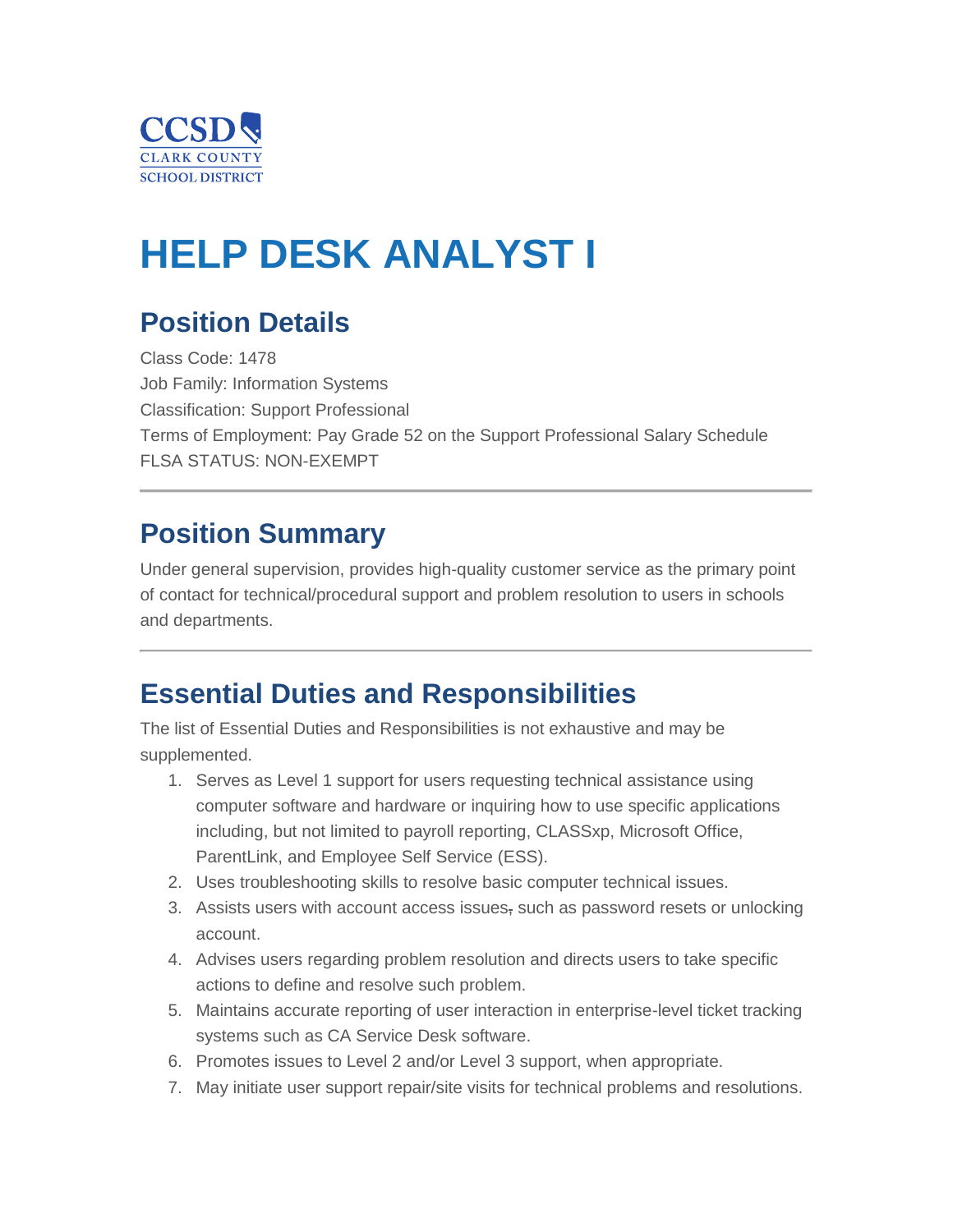- 8. Diagnoses and resolves end-user network or local printer problems; computer hardware problems; e-mail, Internet, and local-area network (LAN) access problems.
- 9. Assists in creating materials for end-user frequently asked questions (FAQs) and Knowledge Documents.
- 10. Uses remote technology tools to assist users with resolving issues.
- 11. Analyzes and evaluates support requests for recurring problems; makes recommendations, takes corrective action, or seeks assistance from appropriate resources.
- 12. Participates in team projects that enhance the quality and efficiency of customer support and service.
- 13. Conforms to safety standards, as prescribed.
- 14. Performs other tasks related to the position, as assigned.

### **Distinguishing Characteristics**

Responsible for first level technical support and problem resolution for enterprise applications and desktop and laptop computers (i.e., Apple and Windows).

# **Knowledge, Skills, and Abilities (Position Expectations)**

- 1. Knowledge of personal computer systems, networking systems, operating systems, data communications, and software applications (including commercial productivity software).
- 2. Knowledge of networking concepts such as directory and file rights, account creation, and network security.
- 3. Ability to troubleshoot computer and network hardware and software malfunctions.
- 4. Ability to resolve issues using remote technologies.
- 5. Ability to maintain professional demeanor (i.e., patience, courtesy, respect, etc.).
- 6. Ability to translate caller comments into technical computer terms.
- 7. Ability to communicate effectively both orally and in writing.
- 8. Ability to maintain and ensure integrity and confidentiality of information.
- 9. Ability to recognize and report hazards and apply safe work methods.
- 10. Possess physical and mental stamina commensurate with the responsibilities of the position.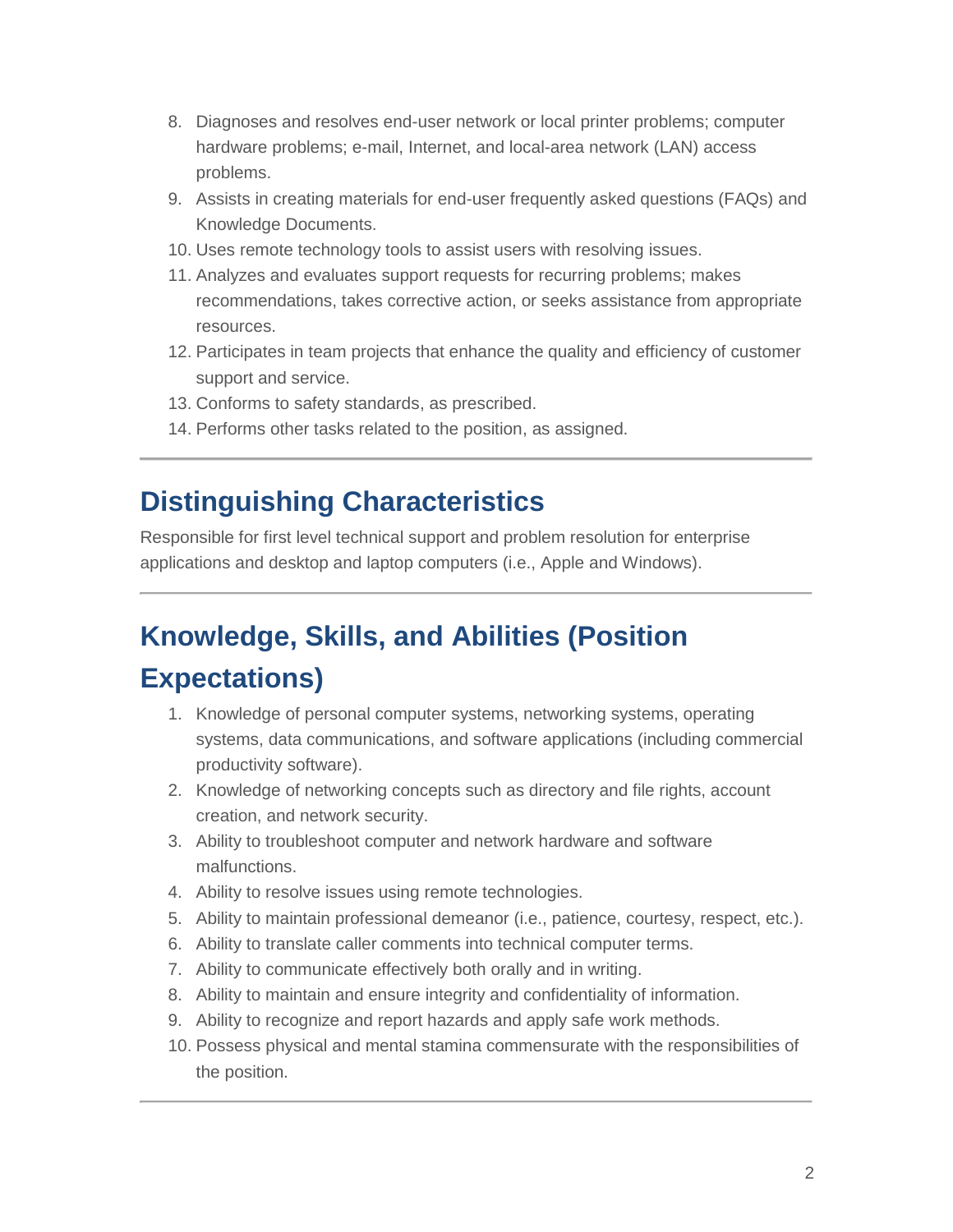# **Position Requirements**

### **Education, Training, and Experience**

- 1. High school graduation or other equivalent (i.e., General Education Development (GED), foreign equivalency, etc.).
- 2. Three (3) years work experience in microcomputer support which includes one (1) year of work experience directly related to the position, providing operations and support assistance and troubleshooting desktop and laptop computers, software (i.e., word processing, database, and spreadsheet applications, etc.) and related systems; or,

Two (2) years of college coursework with major area of study Information Technology (IT)-related technologies, such as Management Information Systems (MIS), Computer Science (CS), etc.; and, one (1) year of work experience directly related to the position providing operations and support assistance and troubleshooting desktop and laptop computers, software, (i.e., word processing, database, and spreadsheet applications, etc.) and related systems.

### **Licenses and Certifications**

None Specified.

#### **Preferred Qualifications**

- 1. Industry certification in computer maintenance such as Computer Technology Industry Association (CompTIA) A+ certification.
- 2. Microsoft certification such as Microsoft Office Specialist (MOS).
- 3. Certification in customer service, such as Institute of Customer Service (ICS) certification.

# **Document(s) Required at Time of Application**

- 1. High school transcript or other equivalent (i.e., GED, foreign equivalency, etc.).
- 2. College transcript, if applicable.
- 3. Specific documented evidence of training and experience to satisfy qualifications.

### **Examples of Assigned Work Areas**

Clark County School District Technology and Information Systems Services Division (TISS), other divisions/departments throughout the District, and travel to and from schools and other District office settings.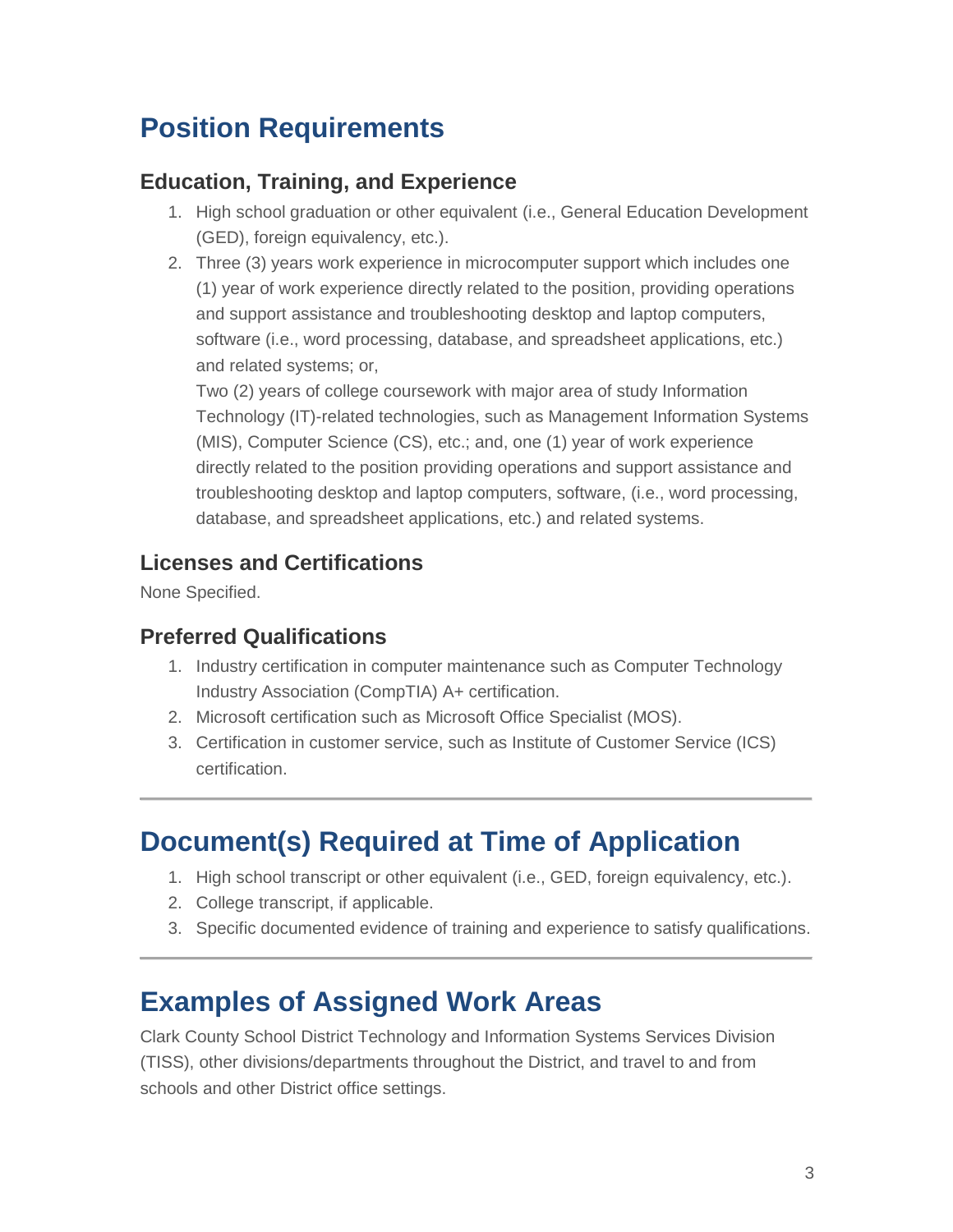# **Work Environment**

### **Strength**

Sedentary to medium - exert force 20-50 lbs., occasionally; 10-25 lbs., frequently; up to 10 lbs., constantly.

### **Physical Demand**

Frequent sitting, standing, walking, pushing, pulling, stooping, kneeling, crouching, reaching, handling, and repetitive fine motor activities. Hearing and speech to communicate in person, via video conference and computers, or over the telephone. Mobility to work in a typical office setting and use standard office equipment. Stamina to remain seated and to maintain concentration for an extended period of time. Vision: Frequent near acuity, occasional far acuity, and color vision. Vision to read printed materials and online, Video Display Terminal (VDT) screens or other monitoring devices.

#### **Environmental Conditions**

Climate-controlled office setting with temperatures ranging from mild to moderate cold/heat. Exposure to noise levels ranging from moderate to loud for occasional to frequent time periods.

#### **Hazards**

Furniture, office equipment, communicable diseases, chemicals, and fumes (as related to specific assignment), and power/hand-operated equipment and machinery (as related to specific assignment).

# **Examples of Equipment/Supplies Used to Perform Tasks**

Various computers, printers, modems, scanners, copy machines, telephones, fax machines, etc.

#### **AA/EOE Statement**

This employer does not knowingly discriminate on the basis of race, color, religion, sex, sexual orientation, gender identity or expression, age, disability, or national origin.